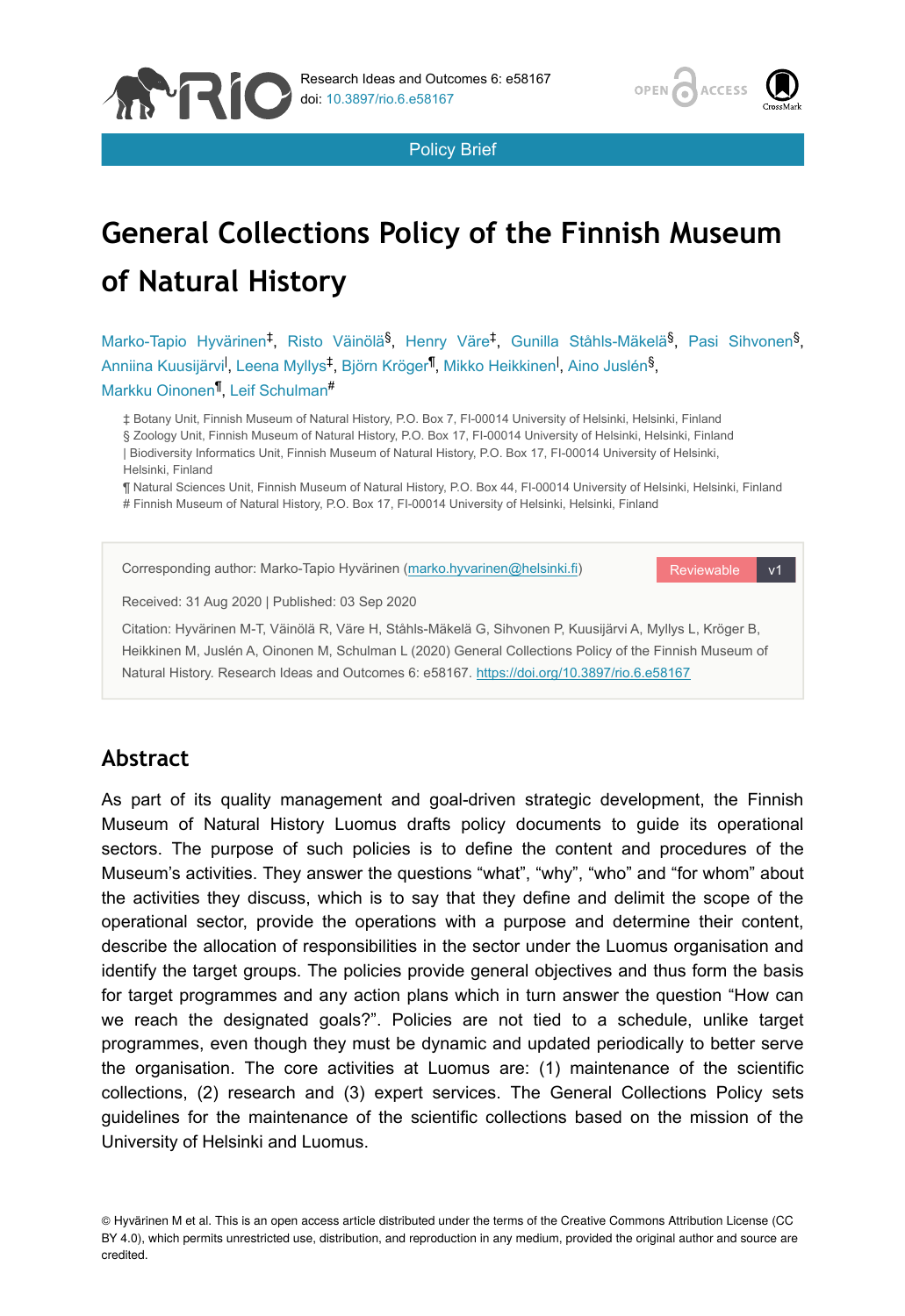#### **Keywords**

Natural history collections, policy, collection management, implementation, accessioning, deaccessioning, regulations, ethics, biodiversity

# **1. Drafting the General Collections Policy as part of the Luomus**

#### **target programme**

One of the strategic objectives in the target programme for 2013–2016 was "Luomus supports and conducts top research and academic teaching". The first development target under this objective is "A national research and teaching infrastructure". The scientific collections are the most important research and teaching infrastructure of Luomus, and many of the concrete measures stated in the target programme relate in some way to the collections. The development target "Cost-effective collections management of a high academic standard" explicitly states that a comprehensive collections policy should be drafted:

*A collections policy to cover all collections is to be drafted. This policy will be followed whenever inventory is taken of the collections, redundant material is removed, the collections are systematically expanded and the collected material added as well as to make the use of storage facilities more efficient.*

# **2. Scientific collections of Luomus**

A natural history collection is a compilation of systematically organised scientific specimens and their metadata from which the specimens can be retrieved either based on the associated collection data files or on the physical placement of the specimens. The specimens may be alive or prepared by various methods. The official figures describing the scientific collections of Luomus (e.g., the size of the herbarium collections) always refer to specimen collections as defined above (Table 1). Specimens which have not been incorporated into the collection are not considered to be part of a natural history collection.

#### Table 1.

The collections of the Finnish Museum of Natural History in 2020.\* Number of accessions\*\* Available in collection management systems (not necessarily imaged).

| Collection type I inked to<br>associated Kotka CMS<br>metadata | No of specimens<br>(or accessions*) | Location in<br>Helsinki, Finland | Digitized**<br>(%) | Associated sub-collection<br>policy (language<br>versions) |
|----------------------------------------------------------------|-------------------------------------|----------------------------------|--------------------|------------------------------------------------------------|
| <b>Insects</b>                                                 | 9 000 000                           | Pohjoinen<br>Rautatiekatu 13     | 8                  | Invertebrate collections<br>policy (en, fi),               |
| Invertebrates other than<br><i>insects</i>                     | 400 000                             | Pohjoinen<br>Rautatiekatu 13     | 47                 | as above                                                   |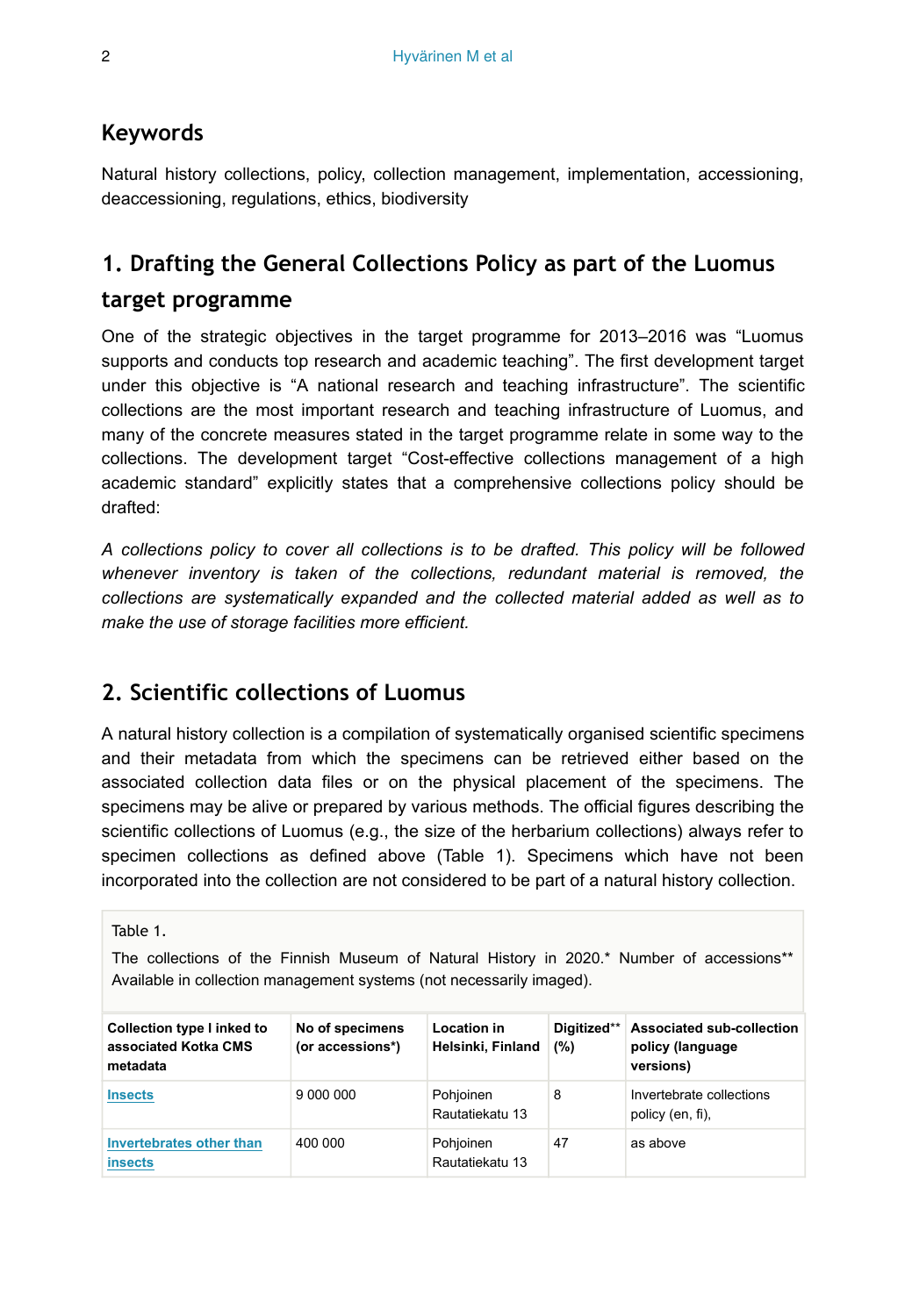| Collection type I inked to<br>associated Kotka CMS<br>metadata        | No of specimens<br>(or accessions*) | <b>Location in</b><br>Helsinki, Finland | Digitized**<br>(%) | Associated sub-collection<br>policy (language<br>versions) |
|-----------------------------------------------------------------------|-------------------------------------|-----------------------------------------|--------------------|------------------------------------------------------------|
| <b>Vertebrates</b>                                                    | 140 000                             | Pohjoinen<br>Rautatiekatu 13            | 95                 | Vertebrate collections policy<br>(fi, in preparation)      |
| Herbarium, algae (http://<br>tun.fi/HR.129 & http://tun.fi/<br>HR.88) | 20 000                              | Unioninkatu 44                          | $\Omega$           | Herbarium collections policy<br>(en, fi)                   |
| Herbarium, vascular plants                                            | 1770 000                            | Unioninkatu 44 /<br>38                  | 70                 | as above                                                   |
| Herbarium, fungi                                                      | 920 000                             | Unioninkatu 44                          | 18                 | as above                                                   |
| Herbarium, bryophytes                                                 | 700 000                             | Unioninkatu 44                          | $\overline{7}$     | as above                                                   |
| Living collections, botanic<br>gardens                                | 6 636*                              | Unioninkatu 44 /<br>Jyrängöntie 2       | 100                | Living collections policy (en,<br>fi)                      |
| <b>Seed bank</b>                                                      | 485*                                | Unioninkatu 44                          | 100                | as above                                                   |
| <b>Genomic resources (DNA</b><br>and frozen tissue)                   | 5 500                               | Pohjoinen<br>Rautatiekatu 13            | 80                 | Genomic resources<br>collection policy (en)                |
| <b>Rocks and minerals</b>                                             | 50 000                              | Jyrängöntie 2                           | $\mathbf 0$        | Geology collection policy (fi,<br>in preparation)          |
| <b>Fossils</b>                                                        | 30 000                              | Jyrängöntie 2                           | 44                 | <b>Palaeontology Collections</b><br>Policy (en)            |

The most significant scientific collections at Luomus are the geological collections (rocks, minerals and fossils), insects and other invertebrates, vertebrates, herbarium collections (fungi, mosses, vascular plants), the collections of the botanic gardens, the seed bank for endangered plants as well as the DNA and tissue sample collections.

Many different types of information can be associated with a specimen in a natural history collection, and they are thus associated with extensive information and observation databases. Databases may also include observations which are not associated with a particular collection. Principles pertaining to such databases will be discussed in the Monitoring and mapping policy. Guidelines relating to all digital data are outlined in the Luomus Digital Data Policy (unpubl.).

The extensive collections of natural history literature in Luomus are also excluded from the General Collections Policy, and the principles relating to their accumulation and maintenance are included into research and teaching policies.

# **3. Laws, principles and strategic guidelines guiding the General Collections Policy**

According to section 72 of the Universities Act (2009), "the Finnish Museum of Natural History is responsible for the preservation, accumulation and exhibition of the national natural history collections and for research and education relating to them." While national natural history collections are not defined in the Act, they can be thought to include all of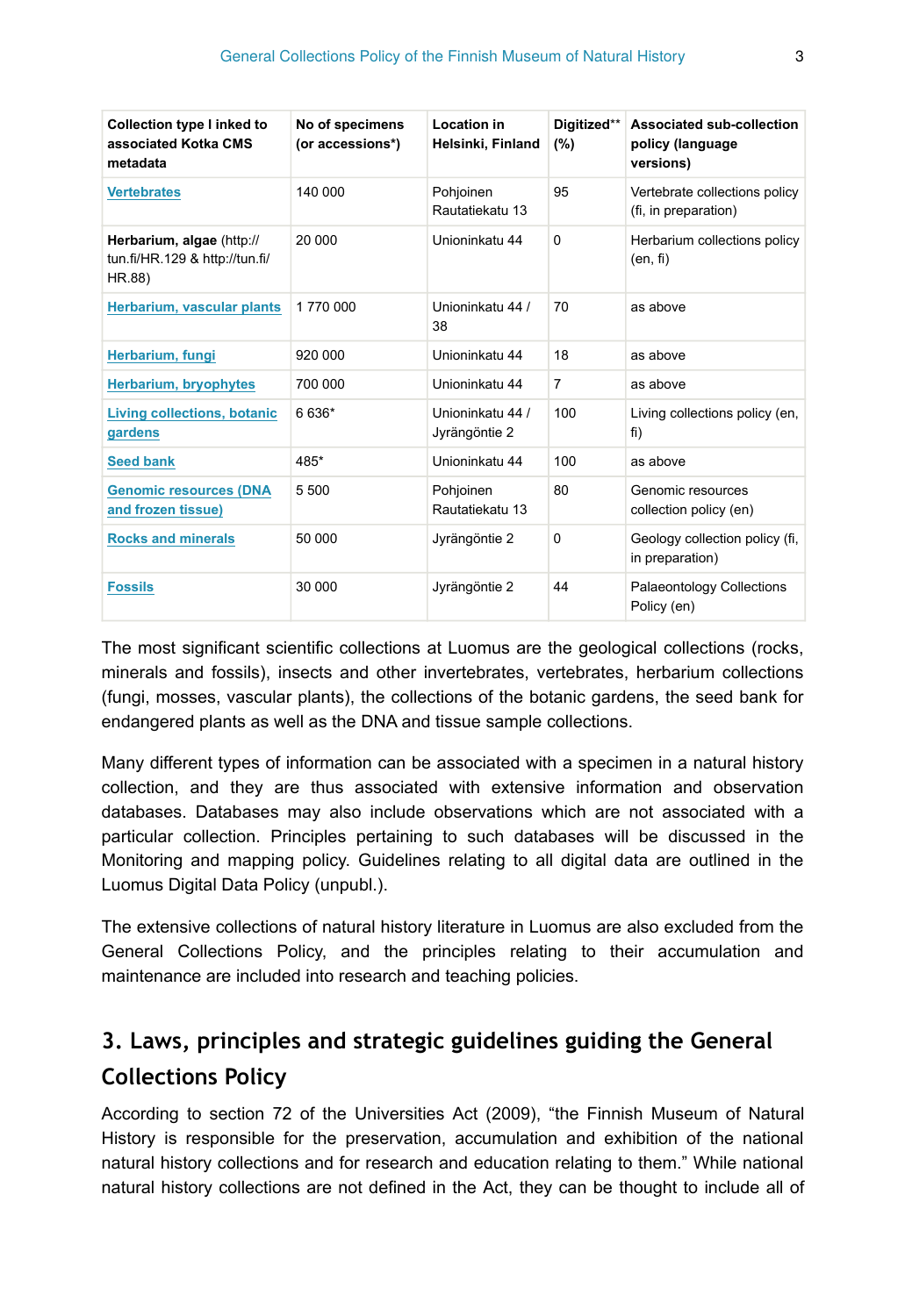the natural history collections under Luomus. The purpose and quality of the national natural history collections are discussed in Chapter 5.

The Nature Conservation Act (1996) states that if a protected animal is found dead, it may be submitted to the Finnish Museum of Natural History (section 40). It also assigns the role of scientific authority under the EC decree on the international trade of protected animals (the CITES 1973 convention) to the Finnish Museum of Natural History. The Ministry of the Environment can designate expert duties to the Museum as they pertain to the EC decree.

In addition to legislation, the Collections Policy is also based on the status of Luomus as a part of an international network of natural history collections and a centuries-long tradition of basic research. The Luomus collections are an infrastructure for documenting and investigating bio- and geodiversity and as such, a resource shared by the international and national academic community.

The General Collections Policy of Luomus is based on the values of the University of Helsinki and carries out the University's mission. Truth, knowledge and critical thinking are the University's values that are particularly important for the Collections Policy. The University's mission as the most comprehensive research institution of higher education, edification and intellectual regeneration in Finland as well as a pioneer and a builder of the future is essentially linked to the value and significance of scientific collections in many different fields of science. The mission of Luomus derives directly from the Universities Act, and the scientific collections are at the core of this mission.

# **4. The context of the General Collections Policy**

The primary mission and content of the natural history collections of Luomus is to accumulate and preserve scientific specimens representing bio- and geodiversity for the purposes of basic research and academic teaching in these fields. The natural history collections also serve other purposes in society. The collections displayed in public exhibitions or botanic gardens support the needs for disseminating information and for learning of the general public and of educational institutions, and serve as sources of inspiration. The collections help to improve and maintain understanding of living organisms and physical natural environments in Finland and the world and promote appreciation for biodiversity.

The majority of the collections is research material, indispensable for many branches of science. The Luomus collections are utilised in the fields of archaeology, biology, pharmacology, physics, geology, medicine, landscape architecture, horticultural and environmental sciences as well as in multidisciplinary research projects that also deal with issues from behavioural and social sciences, jurisprudence and the arts. The research fields that most actively make use of the collections address issues related to the diversity, evolutionary history and future of the Earth's organic and inorganic nature.

The detailed principles and practices relating to specific collections will be documented in collection-specific policies (Fig. 1). The General Collections Policy is hierarchically above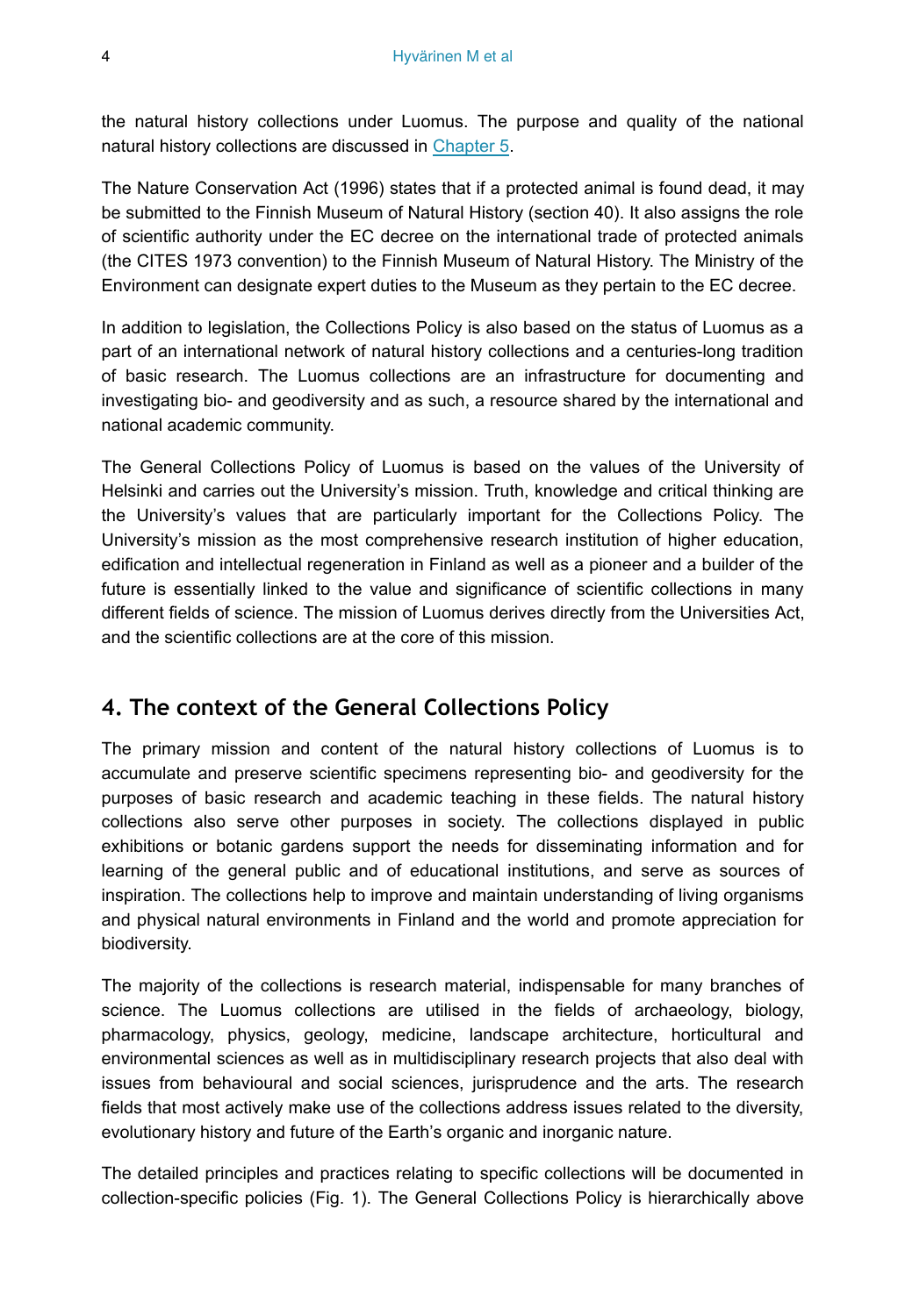the collection-specific policies, and thus an individual collection policy or a practice described within it cannot be in conflict with the principles expressed in the General Collections Policy. The General Collections Policy does not define the national division of duties between Luomus and other natural history collection units, but that division is described in the specific collections policies, and drafted together with the other organisations.



### **5. Goal of the General Collections Policy**

The goal of the Luomus General Collections Policy is to ensure the high scientific quality of the national collections and the related data as well as to provide optimal access for scientific research purposes. The General Collections Policy serves this goal by determining the key guidelines, such as quality criteria, for the collection-specific policies (Fig. 1).

The Luomus collections constitute an archive of biological and geological diversity that extends from the present day to the deep past, and of the history of natural and humaninduced environmental changes as well as of the relationships between them. Above all, the purpose of the collections is to offer reliable, high-standard research material for the future needs of humanity. The increasing social significance of the natural sciences represented by Luomus as well as the strides in technology and content in these fields place high demands for the collections in terms of preservation, content and accessibility.

The preservation of the national collections as a reliable, high-quality research resource is one of the duties set for Luomus in the Universities Act. Fulfilling this duty requires highstandard, cost-effective storage facilities and techniques for the collections as well as expert and responsible care and research. The collection-specific policies describe each collection's current status of curation and specify the measures required for their development and preservation. Guidelines concerning the targeting and practices of amassment, destructive research, loans and deaccessioning are central for ensuring the preservation of the collection.

Enhancing the content of the collections seeks to increase their scientific value in a way that is financially sustainable. The goals for enhancing the content of the biological and geological collections are described in the collection-specific policies (Fig. 1). In the policy,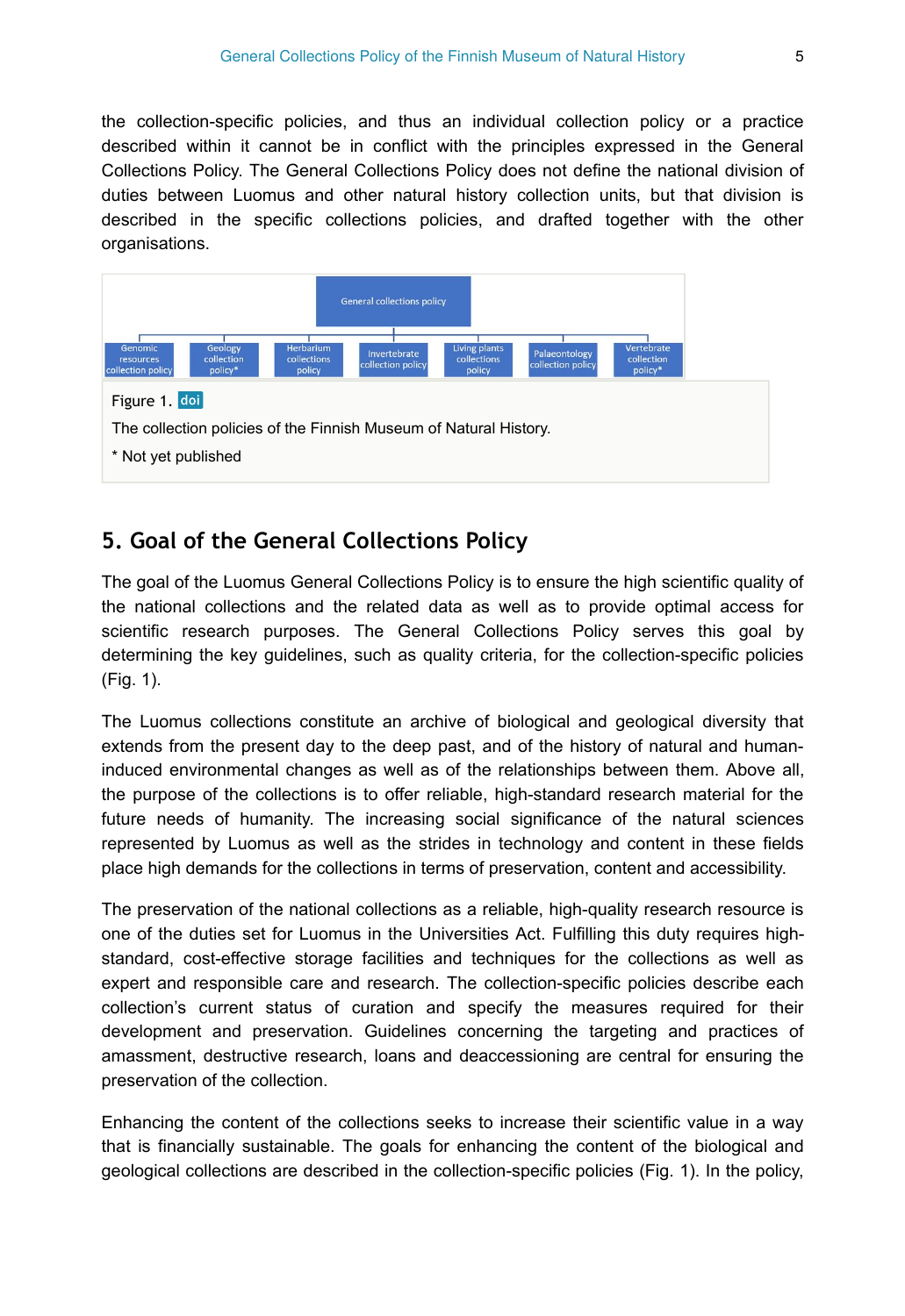the main overall criteria for enhancing the content are that the efforts are target-oriented, ethical and of a high scientific quality.

The target-oriented enhancement of content builds on recognising the strengths and on determining focus areas of the collections. The strengths of the collections are made up of or developed into systematic entities, which, as a rule, are related to active, high-standard research. The strengths of the biological and geological collections are separately defined in collection-specific policies.

The content of the collections is enhanced through quality criteria which guide accumulation and deaccessioning and pertain to specimens and their metadata. Quality criteria common to all collections include the authenticity and technical quality of the specimens, the reliability and accuracy of the collection data (locality and date), the association of the collections with a broader research or other framework, or an exceptional historical value (see Chapter 8). All quality criteria are described in detail in the relevant collection-specific policies.

The emphasis in the amassment of the collections shall be on specimens that support designated areas of strength, as well as on endangered or rare organisms and minerals, and type specimens. The scientific value of the strengths is enhanced by expanding, supplementing and by replacing imperfect materials. The primary means of collection growth [method of amassing collections] is active, high-quality collection-based research.

The scientific and perceived value of the Luomus collections is ultimately dependent on their accessibility. The primary purpose of the collections is their use for high-level scientific research in the international academic community, but they also serve higher education and the general public. For the collections to be accessible, the specimens and their metadata must be catalogued in a collection management system, the database od which must be broadly advertised and it must be easily available to both the research community and the public. In addition, there must be efficient practices for loans and on-site visits. Principles relating to digitisation and digital resources are separately specified in the Digital Data Policy (unpubl.).

# **6. Responsibilities: Who implements the Collections Policy?**

- 1. The Collections Steering Group drafts the General Collections Policy together with the management group and is in charge of its development.
- 2. Collection-specific policies (see Chapter 4) are prepared at the units which coordinate the respective collections, according to the instruction of the Collections Steering Group and the management group, and they must comply with the principles of the Luomus General Collections Policy.
- 3. Staff will be provided with an opportunity to comment on the General Collections Policy.
- 4. The Board will confirm the General Collections Policy at the presentation of the head of Luomus or the chair of the Collections Steering Group.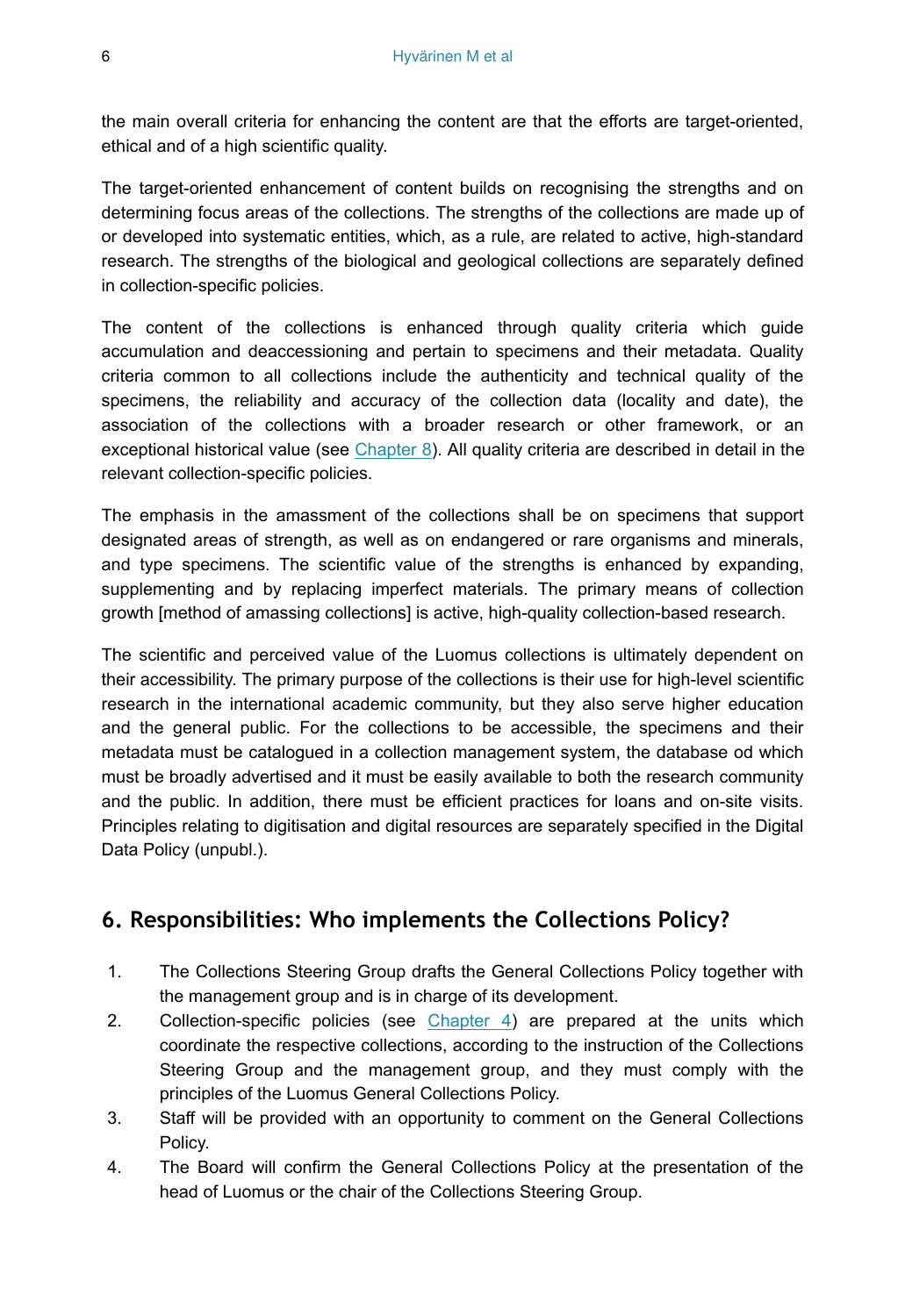- 5. The management group monitors the implementation of the General Collections Policy throughout Luomus.
- 6. The units coordinating the collections and the relevant teams are in charge of implementing the collections policies.
- 7. Each Luomus employee and each visiting researcher working at Luomus is responsible for implementing the collections policies whenever they work under the auspices of Luomus or with the Luomus collections.

#### **7. Impact assessment of the General Collections Policy**

The impact of the Collections Policy is assessed comprehensively. The most important indicator of impact is scope. This means the extent to which the collection-specific policies guide the work on collection maintenance. A separate policy will not be drafted for each individual subcollection (e.g., all herbarium collections will be covered by one policy, cf. Fig. 1 and Table 1), but the goal is for all collections to be maintained and accumulated according to the principles and practices outlined in the policy documents.

Another key impact criterion is implementation. Unit-specific data on how the Collections Policy influences the work on each collection will be used to assess this criterion. The primary issue is that the employees working on the collections are aware of the goals and practices of the Collections Policy. This impact is measured as part of operations management in development discussions and as part of the development process of career skills, and the assessment is the responsibility of the supervisors.

International impact is assessed both as part of the Luomus research profile and through an international peer review process. For example, the evaluation of the collections conducted as part of the cooperation on the SYNTHESYS infrastructure will be used when necessary amendments to the Collections Policy are considered.

#### **8. Principles for the amassment of collections**

The collections grow a result of collecting by Luomus staff or donations by other researchers, students, public authorities and private individuals. In addition, specimens may be acquired by exchange between organisations or through purchase. As a rule, all material relating to research and theses/dissertations done at Luomus must be documented and submitted to the relevant collection.

The collections are amassed systematically according to the goals specified in the collection and research policies, not haphazardly. In general, specimens to be added to the collections can be prioritised as follows:

1. Scientifically valuable specimens of a high technical quality which support the strengths of Luomus and are important for current or future research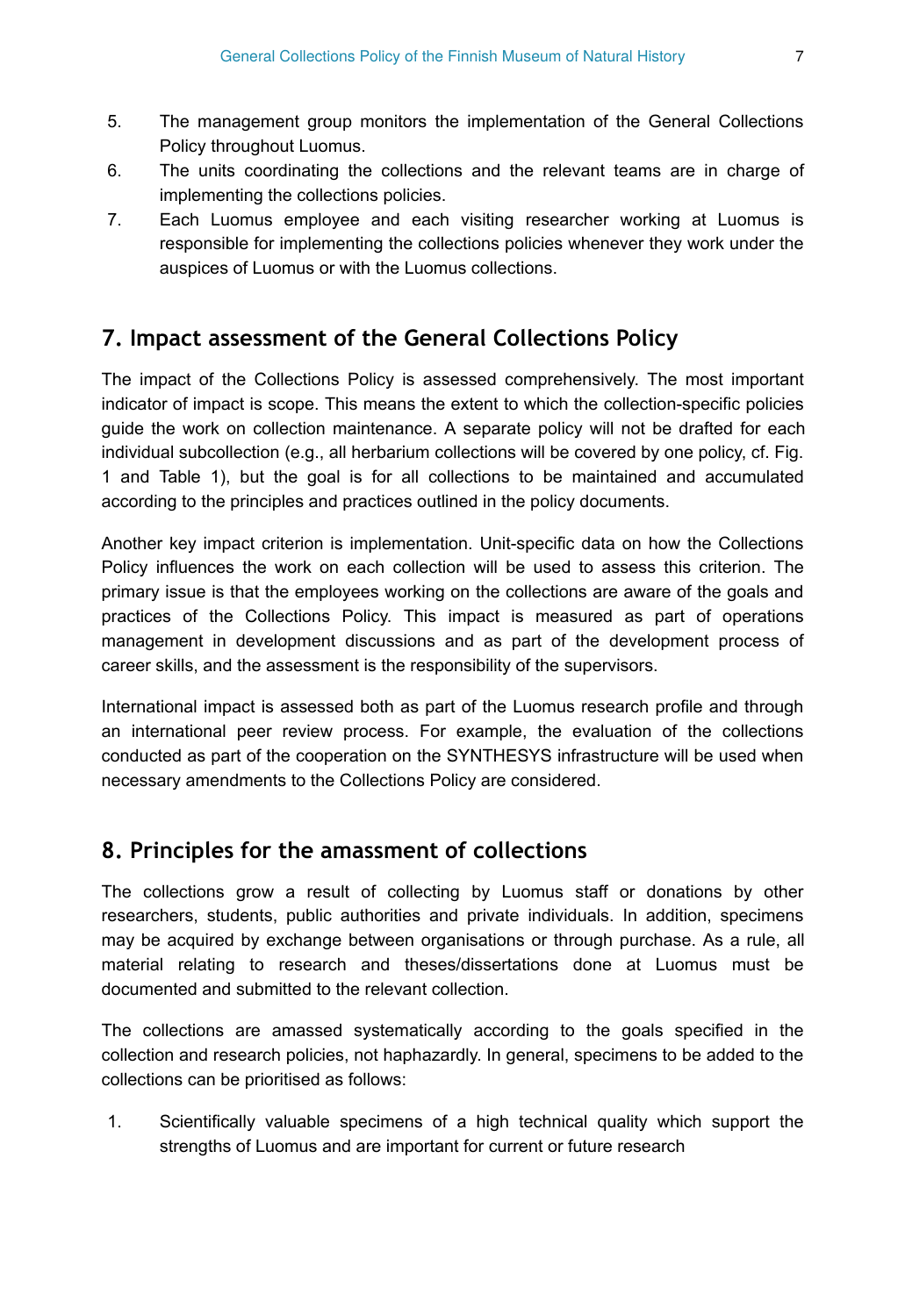- 2. Specimens which complement existing scientifically valuable collections and increase their scope (e.g., represent missing developmental stages, add to time series or increase the geographical or taxonomic scope of the collection)
- 3. Specimens with no immediate research value, but which may serve other social interests such as environmental education or the exhibition of biodiversity

Specimens may also be added to the collections if they together with other collections form a geographically coherent entity. In such cases, the accession can be justified by synergy between collections, and collecting will be opportunistic in nature (e.g., excursions).

All specimens added to a collection must be accompanied by sufficient and reliable documentation as defined in the collection-specific policy.

The accumulation of the Luomus scientific collections must comply with principles and practices that protect and promote biodiversity. Specimens and collections collected in ways which violate the laws and decrees of Finland or other states or flout international agreements ratified by Finland (e.g., CITES 1973 and the Nagoya Protocol 2010) will not be accepted into the collections of Luomus. Luomus may require certification of the legal origin of samples intended for its collections. However, exceptions may be made to this rule at the specific documented request of national authorities (e.g., accepting specimens confiscated by customs).

Luomus staff may collect specimens in Finland and abroad only when possessing the necessary permits. Luomus staff and researchers and students working in Luomus must not threaten the viability of the populations when collecting specimens, and they must always be aware of the potential impacts their collection methods may have on rare or endangered organisms.

#### **9. Human specimens**

Luomus is in possession of human remains in its bone and skull collection, with separately agreed principles of preservation.

Human specimens must be handled respectfully, honouring human dignity, and they are to be stored separately from other natural history collections. As an exception to the open data principle of the collections policies, any identifying data associated with human specimens is confidential. Human specimens will not be exhibited, but copies of them may be used for education or an exhibition.

The deaccessioning, repatriation, releasing to a third party, or the destruction of human specimens are handled differently from other scientific specimens. The decisions will be made by the ethical committee set by the rector of the University of Helsinki and chaired by the director of Luomus.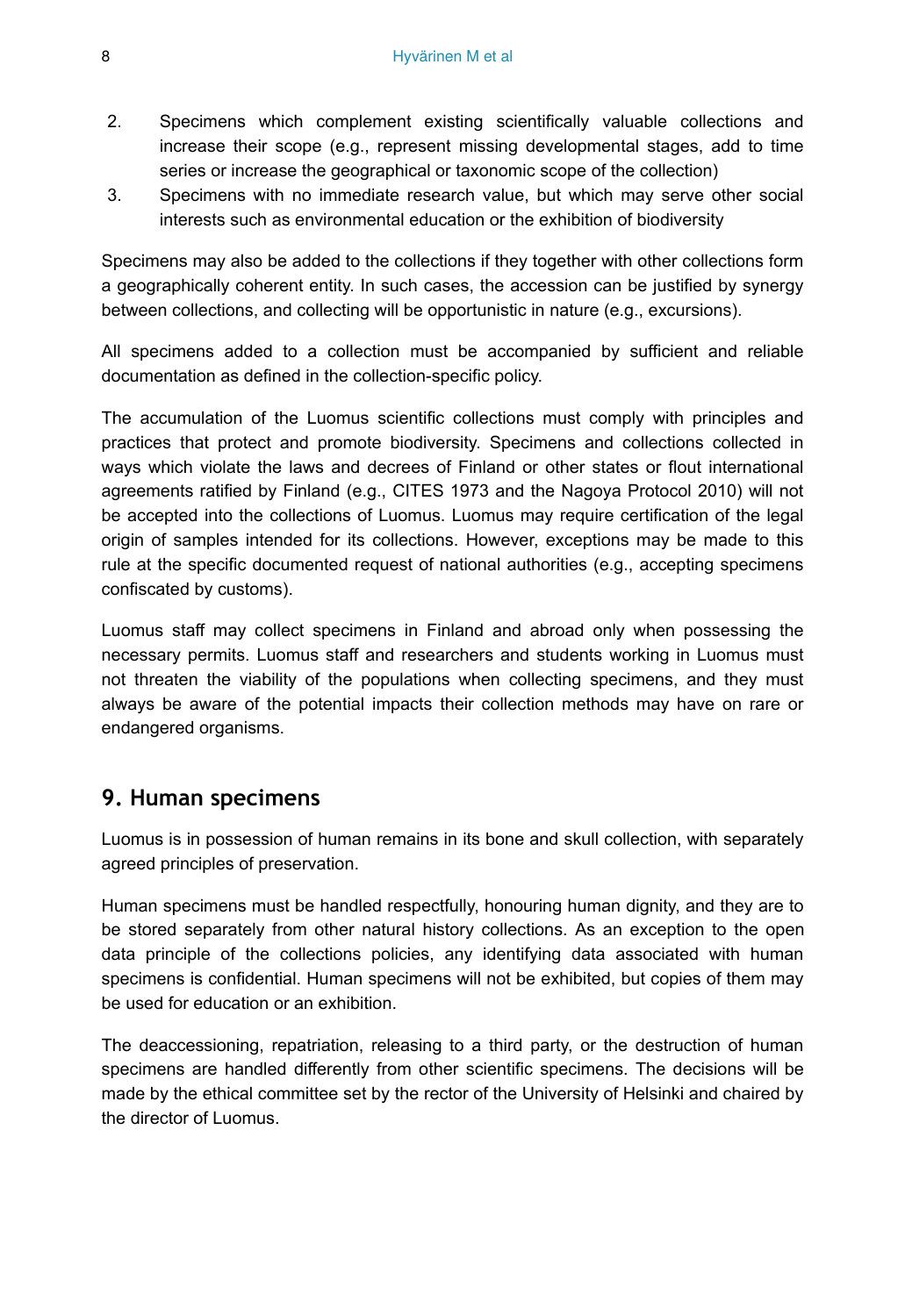#### **10. Accepting specimens and incorporating them into collections**

Every decision to add a specimen to a collection will be made by the person or unit in charge of the respective collection, and the decision must comply with the principles laid down in the General Collections Policy and the relevant collection-specific policy. Decisions are, as a rule, made in the relevant teams according to the agreed division of work in the team and the guidelines of the unit. In the case of extensive collections, the decision will be made by the director of Luomus on the proposition of the director of the collection unit.

All accumulation of collections must consider:

- What is the number of specimens, and how much space do they require?
- Do the specimens have scientific significance or historical value?
- Do the specimens genuinely add to the content of the collection, or do they duplicate existing materials?
- How do the specimens promote Luomus' strengths and the goals laid down in its collection and research policies?
- Are the data associated with the specimens reliable and sufficient as defined in the collection-specific policies?
- Were the specimens collected in an ethical and legal manner?

In addition, the following aspects must be considered before deciding to accept large entities:

- To what extent will these collections be stored in Luomus?
- How will the specimens be preserved before incorporation to the collection?
- How much time and resources will be needed to curate the new collection?
- What are the long-term overall costs of the collection's maintenance, curation, storage and metadata management?
- What is the logistics required to receive the collection, what are the costs, and how will it be funded?

An individual specimen is not considered a part of a Luomus collection until it has been appropriately incorporated into one. When the specimen is incorporated into a collection, its data are entered into a collection management system.

As a rule, Luomus will not accept specimens and collections which are released conditionally. This is to ensure that the collections can be used freely for research, teaching and environmental education. However, agreements pertaining to the management and release of the specimens and material exchange of the Botanic Garden collections will be accepted according to internationally established conventions. If the submitted material is exceptionally valuable, Luomus may agree with the submitter to respect a waiting period of a maximum of two years before incorporation into the collection and making the material openly available. Such an agreement must be approved by the director of Luomus or the head of the unit in charge of the collection.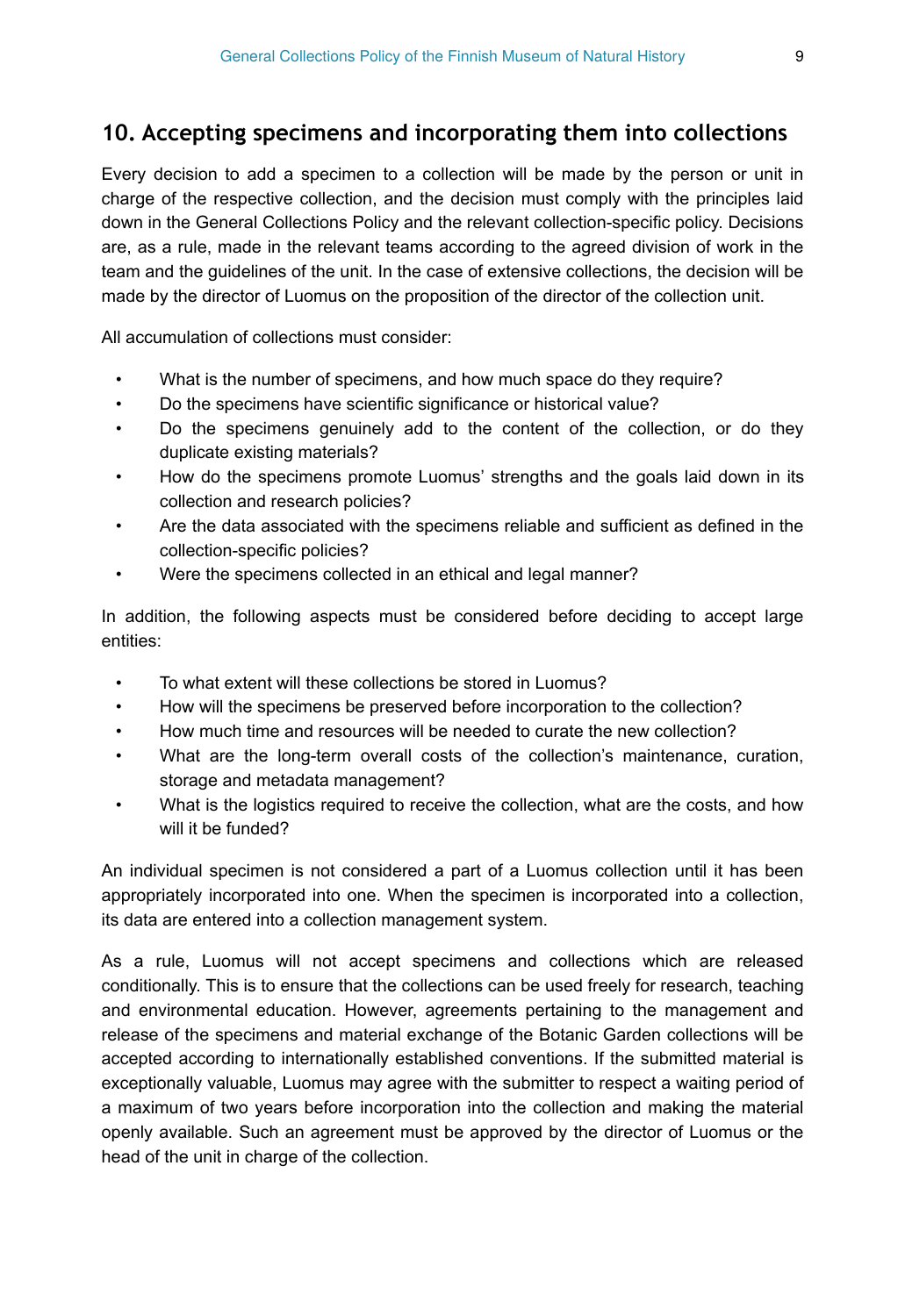#### **11. Collections maintenance**

Collections maintenance must adhere to the highest possible scientific standard and ensure the preservation of the specimens so that they can be used by the academic community for centuries. This requires specialised methods for storage, pest control, specimen handling as well as the security of the collection's facilities. All collections facilities must have a safety plan and a designated head of security.

Constant scientific evaluation of the collections by the staff as well as supporting work of visiting researchers by providing work spaces and facilities available are an important part of collections maintenance.

The heads of the collection units have the primary responsibility for the preservation of the collections, as specified in the Luomus rules of procedure. The responsibility for the appropriate operations of specific collections is typically delegated to the leader of the team in charge of the collection (usually a curator or senior curator). The responsibilities for DNA and tissue samples are separately defined in the Genomic Resources Collection Policy (Ståhls-Mäkelä et al. 2020).

#### **12. Use of the collections**

The collections are primarily used for scientific research and university teaching, and secondarily for other types of education and environmental education. Collections are used for research in Luomus facilities, and collection material may be loaned out free of charge according to international museum practices.

Access to the collections requires authorisation (access control). As a rule, the authorisation to access a collection is provided by the head of the collection team, unless the unit has agreed otherwise. Researchers may either be granted permission to work independently in the collection facilities or to examine the specimens under the supervision of the collection staff. Luomus may charge a bench fee for the use of its facilities.

Specimens from the collections may be loaned to other museums and research institutes according to practices outlined in the collection-specific policies. A written print or digital agreement must always be drawn up of the loan and its conditions between the relevant organisations (the loanee that signs the agreement must be an authorised permanent employee of the organisation requesting the loan, not a student or similar). As a rule, the decision on the loan will be made by the team leader or another person with scientific responsibility for the relevant subcollection, who will evaluate the competence of the loanee and relevance of the loan as well as the risks involved. Loans to and from private individuals are decided on a case-by-case basis and require approval from the collection team leader.

Data on all incoming and outgoing loans is permanently stored in a collection management system. Loaned specimens must be handled as carefully as collection specimens in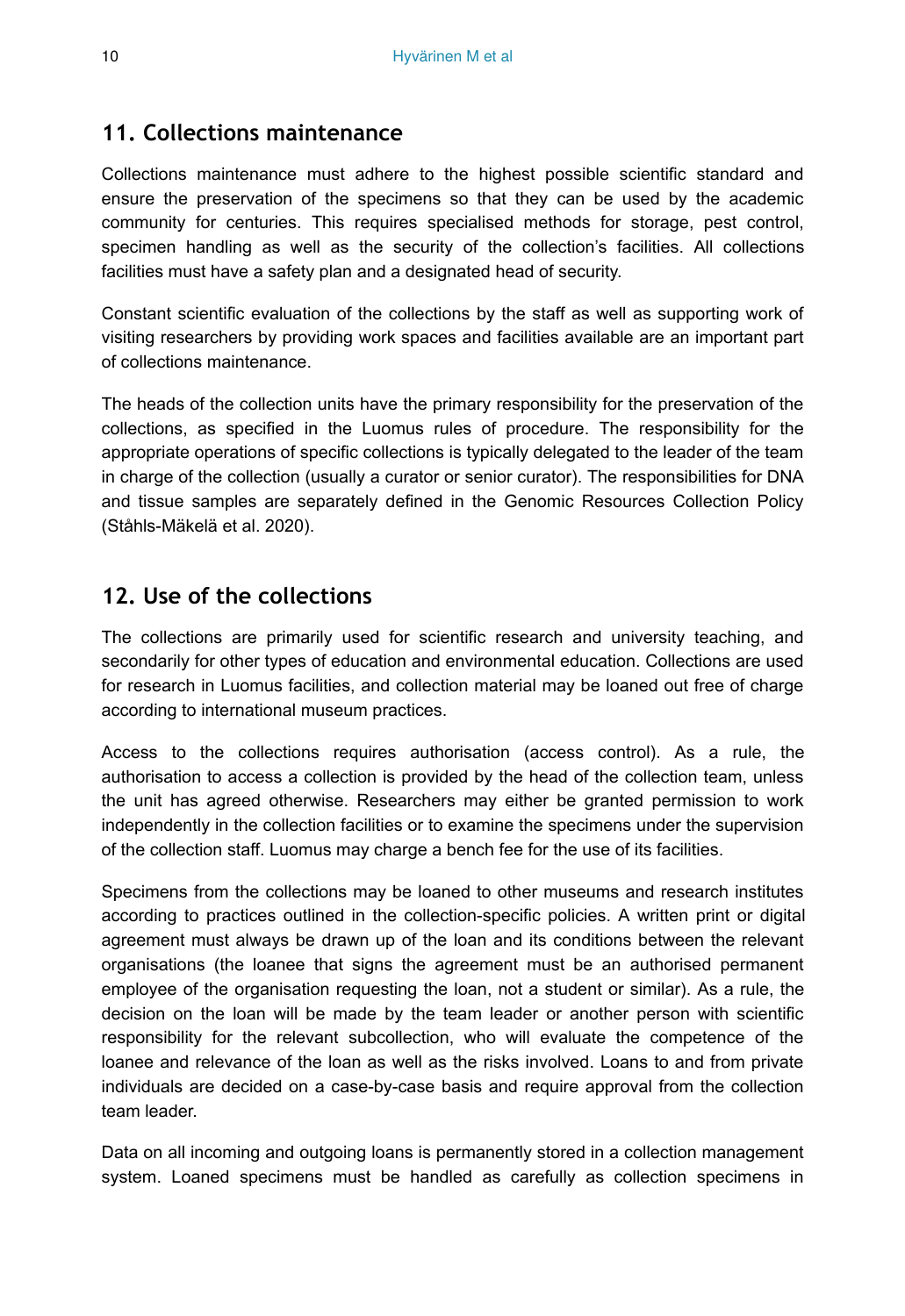general. The duration of the loan must be specified according to the recommendations in the collection-specific policies.

Before lending out Luomus collection specimens, the person responsible for the loan must determine that the loanee represents a scientific institution or is otherwise undeniably qualified to handle the specimens and to use them for scientific purposes. Restrictions may be set particularly for the lending of type specimens or other exceptionally valuable specimens, and digitised material may be offered in their stead, or Luomus may offer to digitise the material for this purpose. Exceptionally valuable material must always be digitised before releasing it on loan in any case.

Lending specimens for destructive analysis always requires a separate agreement and the approval of the head of the collection unit at the proposal of the collection team leader. Destructive analyses of type specimens are not allowed except on extremely exceptional grounds. Procedures for such analyses which destroy or damage the specimen, if permitted due to exceptional circumstances, are outlined in the collection-specific policies. As a general rule, damage to the specimens must be minimised. The tissue and DNA sample collections are intended specifically for consumptive research use and are consequently an exception to this rule, as are live plants in the collections. However, any material from such collections which is released for research is formally processed as a loan, meaning that the right to ownership and use of the material remains with Luomus.

Using the collections for exhibitions is governed by the same principles as general collection maintenance. Exhibitions must not make damage to the scientific value of the specimens or present the work or content of the Luomus collections in a negative light. Specimens may also be rented or loaned to organisations other than scientific collections units, if their use is an exhibition that complies with the Luomus environmental education policy.

#### **13. Deaccessioning specimens**

The long-term goal of the Luomus General Collections Policy is to attain such high quality in the collections that the only reason for removing, or deaccessioning, a specimen from the collection is that it has become worn or approved for destruction in the course of research. Exchanging, donating or selling a specimen to another collection unit may be considered as options for deaccessioning.

The purpose of deaccessioning is to remove poor-quality material from the collections and thus streamline collections maintenance and the use of space without compromising the scientific value of the collection. Before deaccessioning, it should be considered whether the specimen could be substituted by imaging it and storing its metadata. Deaccessioning may also seek to reduce duplicates, in which case the deaccessioned specimens can be used for exchange.

Deaccessioning is always based on the guidelines in the General Collections Policy and approved by the director of the collection unit, and decisions on deaccessioning individual